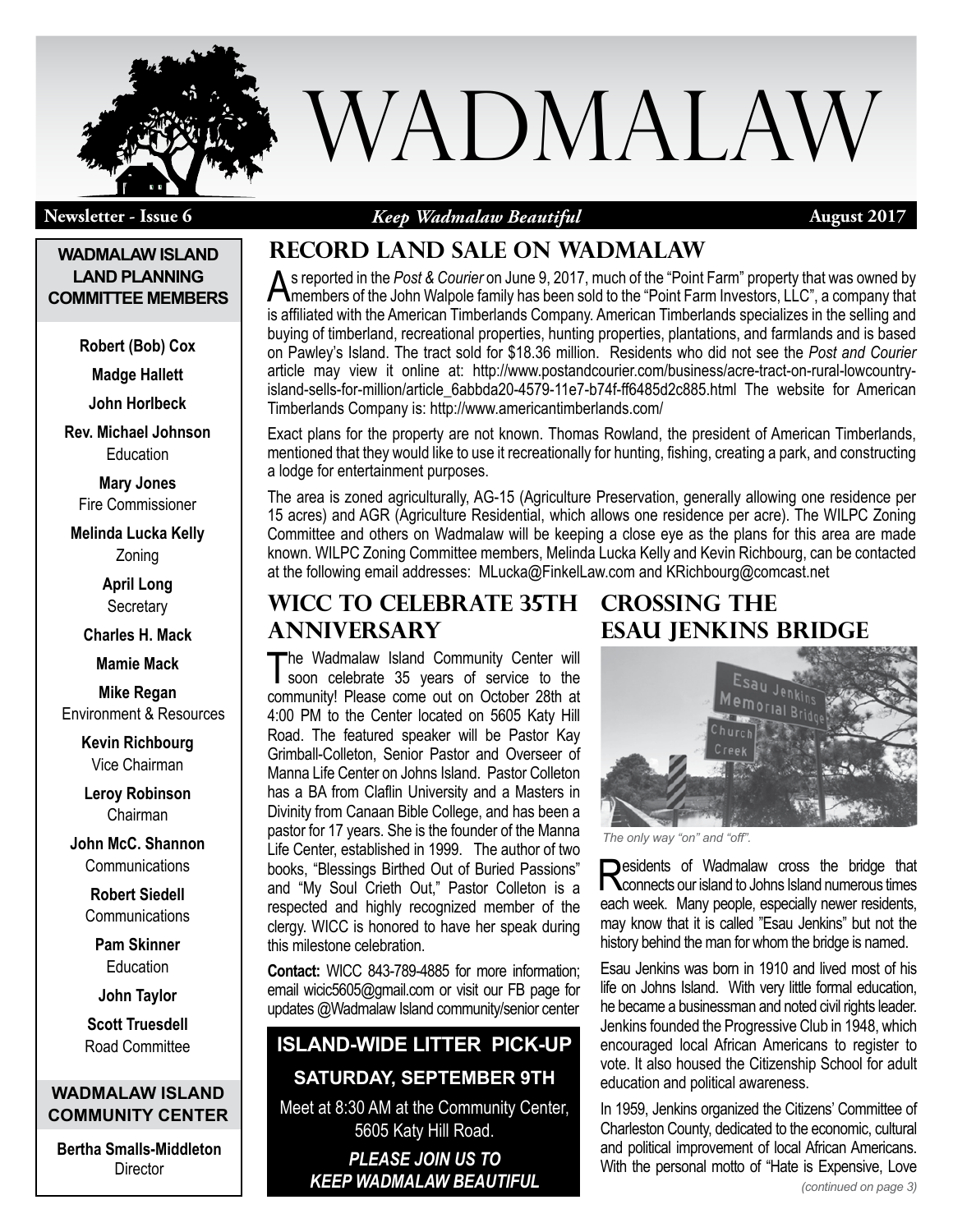# **WADMALAW ISLAND CHURCHES**

#### **Grace Chapel**

Chapel of Ease of St. John's Church Rockville Township *Services in June, July and August at 9:00 AM*

#### **Little Rock Baptist Church**

6522 Maybank Highway Rev. James Peterson, Pastor *Services at 11:30 AM Bible study and prayer on Wednesdays at 7:00 PM*

**New Bethlehem Baptist Church** 1945 Liberia Road Rev. Zachary Williams *Services at 11:00 AM*

# **New Jerusalem AME Church**

6179 Bears Bluff Road Rev. Tony J. Slater, Jr., Pastor

### **New St. James Bethel AME Church** 5305 Maybank Highway

Rev. William R. Jones, Pastor *Services at 10:00 AM*

### **New Webster United Methodist Church**

4755 Bears Bluff Road Rev. Leonard Huggins, Pastor Rev. Tony Richardson, Sr., Associate Pastor *Services at 10:15 AM*

#### **Rockville Presbyterian Church** 2489 Sea Island Yacht Club Road

Rev. Mark Hunt, Pastor *Services at 10:00 AM*

### **Salem Baptist Church**

5768 Bears Bluff Road Rev. Martha Florence Brown, Pastor *Services at 11:00 AM*

### **Salem Presbyterian Church**

5591 Maybank Highway Rev. Robert L. Capers, Pastor *Services at 11:00 AM on 2nd and 4th Sundays, 9:30 AM on 1st and 3rd.*

# **Historic grace chapel has held services for 177 years**

### *Part of a continuing series profiling Wadmalaw churches and their pastors.*



The Chapel on the<br>
Rock - now Grace Chapel in Rockville was built in 1840 for 1500 dollars. It had white-washed walls, rafters, a roof, and pews. No belfry, steeple, porch or paneling. It was located on the

corner of Grace Chapel Lane and Maybank Highway, facing the highway.

In 1884, it was rolled 500 yards on Palmetto logs, and rotated 90 degrees, to its present location facing Bohicket Creek.

The Chapel was almost totally destroyed by the earthquake of 1886, and then the hurricane of 1893. Grace Chapel was restored in the late 1890's. A Tiffany stained glass window, depicting Christ walking on the water and reaching down to save a drowning St. Peter, was placed behind the altar. It was given anonymously by a wealthy lady from New England.

The Rev Barnwell Sams was the rector during this time. It was said that on Sundays, he would take a boat to Trinity Church on Edisto Island, then a horse and buggy to St Johns on Johns Island, and back to Grace Chapel for evening prayer. He hoped (prayed?) that he would get dinner (lunch) somewhere along the way. The Reverend would schedule the times for the 3 services according to the direction of tides and wind.

Grace Chapel holds worship services at 9:00 am on Sundays during the summer, and has a service on Christmas Eve and an Easter Sunrise Service. Come join us.

# **Resident Profile: Education Advocate Eric Mack**



Residing among us on Wadmalaw is the Rev. Dr. Eric L. Mack, Sr., who is a passionate advocate for education. He served three consecutive terms on the Charleston County Constituent School Board District Nine (1996-

2008). In 2014, he was elected to the Charleston County School Board of Trustees. But education is not his only focus. He is also the Pastor of Bethany Baptist Church in Charleston, and a business data coordinator in the radiology department of MUSC.

He is a son of Wadmalaw, having been born and raised on the island. He attended schools on Wadmalaw and Johns Island before going on to acquire both Bachelors and Masters degrees from Andersonville Baptist Theological Seminary, and a Doctorate of Divinity from International Seminary.

Readers of this newsletter know that there is a question mark hanging over the future of Edith L. Frierson School on Wadmalaw. Attendance is declining as families move away. How can this situation be turned around? "Frierson is on a downward trend," he says. "Schools are being built where houses are being built. Frierson is out of the range – but it is possible to change its direction."

Dr. Mack believes the solution is to make Frierson a Montessori school. "The Montessori concept is

happening throughout the county," he continues, citing instances in West Ashley and Mt. Pleasant. "Montessori schools have a one-on-one approach to learning. Kids are not held to lesson plans and they personalize each student's profile. They don't hold one child back while others advance."

Dr. Mack loves Wadmalaw. "It is a rural area, and an opportunity to get out of the busy city," he says. His family has always lived here. He is a cousin of the late Anderson Mack, the respected community leader who was instrumental in starting the Wadmalaw Island Community Center.

Dr. Mack needs as much peace and quiet as he can get. Besides being a School Board trustee, he has been the full-time pastor of Bethany Baptist Church in Charleston since 2003, as well as working for MUSC. With a congregation of 225 members, Bethany Baptist has weekly services on Sundays and Bible classes on Wednesdays. In addition, it has an outreach program to take the Gospel beyond its walls into the community.

Prior to joining the School Board, Dr. Mack worked on several political campaigns and ran for the State House of Representatives Seat 116 in 2006, and the Charleston County Council Seat Eight in 2010. He is the past president of Wadmalaw Island Precincts I and II as well as past executive committee member for the Charleston Democratic Party.

*(continued on page 4)*

*Wadmalaw* is a non-profit publication distributed to all Wadmalaw postal addresses quarterly (February, May, August and November) in support of **Keep Wadmalaw Beautiful**, the **Wadmalaw Island Land Planning Committee** (WILPC), and the **Wadmalaw Community Center** (WICC).

For advertising or editorial contributions/suggestions, contact us at: P.O. Box 3, Wadmalaw Island, SC 29487 or online at: wadmalawnews@gmail.com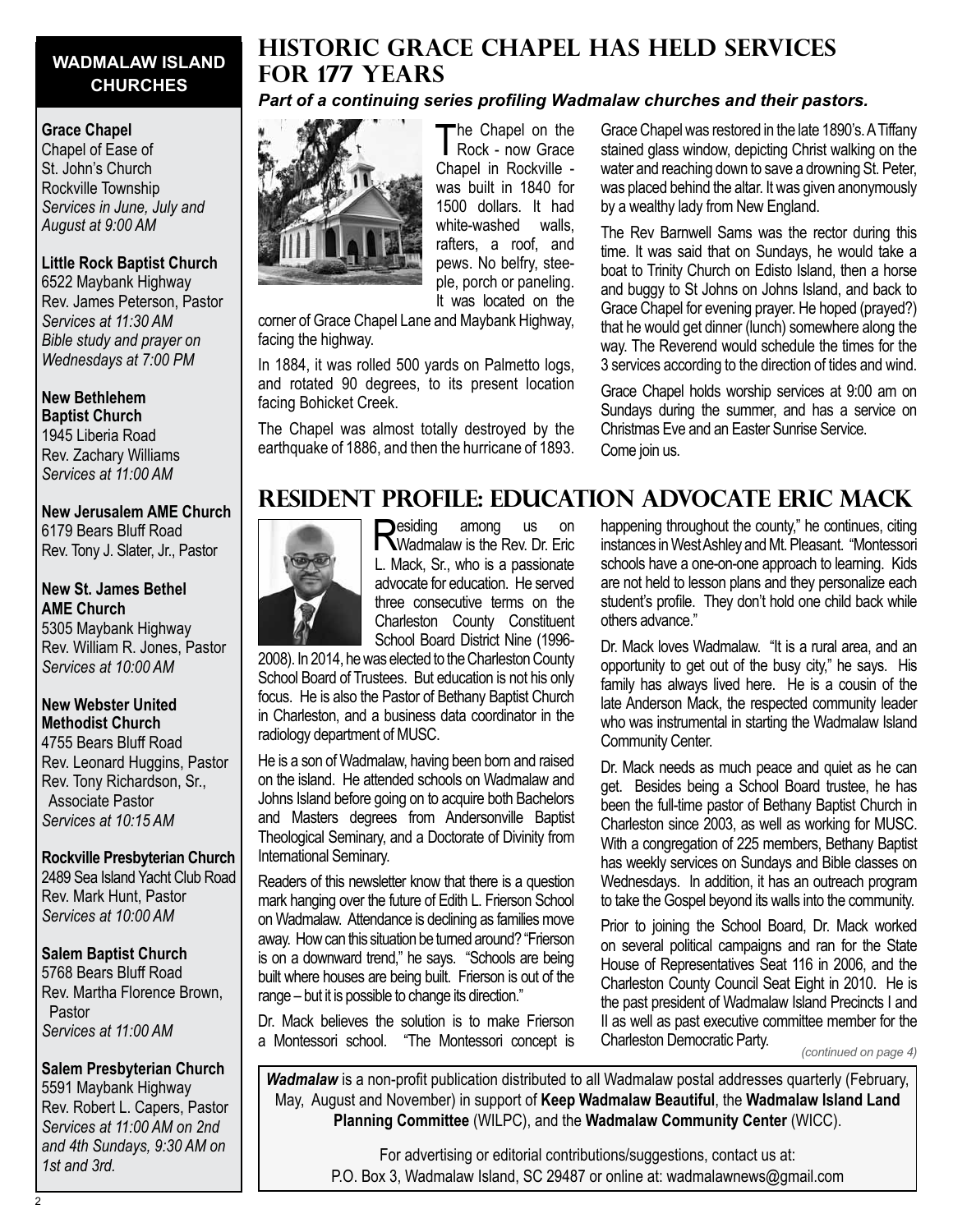# **Bee Hives – Increasingly Common Island Sight**

Having ready access to sweet honey and other bee products has lured people to beekeeping for thousands of years. Cave paintings found in southern Spain show a man gathering honey from a hive. Bees pollinate flowers and trees, and produce honey, pollen, wax and royal jelly. They also make a substance called propolis from the resin of pine trees, that they use to



*Getting into the Hive*

seal gaps in the hives. According to local beekeeper, Thai Trinh, people have used propolis to make medicinal tinctures or to mix into cocktails.

Wadmalaw residents, Thai Trinh and his wife, Melissa, began beekeeping several years ago after watching a TV program about the decline of bees. The show highlighted how important they are to our food supply. The Trinhs had been trying to get the zucchini in their garden to bear fruit. The plants bloomed but never produced zucchini, so they thought the problem might be a lack of pollination. Raising bees seemed like the answer, but more importantly, it would benefit all flowering plants and trees in the area. While their zucchini plant never produced fruit, the Trinhs are happy to harvest honey from the hive. Bees feed within a two- mile radius, so the Trinhs feel gratified to know that their bees may be helping to pollinate more gardens and flowerbeds than just their own.

According to Mr. Trinh, starting a beehive requires buying the hive equipment and a package of bees. Finding a good spot in the yard comes next, and the bees (affectionately known as "the girls") do the rest of the work. Most honey bees are female. After the hive is established, beekeepers need to check the hive weekly to look for the following: the queen is laying eggs; there is enough room in the hive; the bees are collecting nectar and pollen; and that there are no other insects getting into the hive. Beyond that, the bees do the work they were meant to do. The Trinhs harvest honey and propolis, and use beeswax to make products such as lip balm, lotion, and candles.

The same hive can behave differently depending on the time of day and weather conditions. Mr. Trinh says that he can tell when the bees are not happy and might be more prone to sting if he inspects the hive. Although beekeeping is not a full-time occupation for the Trinhs, they do feel personally invested in their small enterprise. They spend time and money to keep the bees, so they want them to thrive, pollinate a lot of plants, and produce honey. The Trinhs and other beekeepers on



Wadmalaw are responsible, in part, for helping beautiful flowers and fruit trees grow successfully. If you see a honey bee on your plants, it might be one of "the girls". Give her the respect she deserves. She's working hard for all of us.

#### *Capped honey ready for extraction*



# **Edith Frierson to Build On 2017-18 School Year Progress**

According to Principal Deborah Fickling, 2016-2017 was an awesome year for Frierson scholars. The teachers did a phenomenal job of moving students to greater academic success. Students benefited from a strong partnership with the "Reading Partners Program" and "Math Buddies", and showed wonderful gains in both areas.

Edith Frierson faculty members are excited about next year. This summer they began training to become certified as "Gifted and Talented" Instructors. This is a two-year training program with the College of Charleston, and will enable them to teach all students as "Gifted and Talented".

This fall brings the addition of two staff members. Ms. Avis Duplantis will be teaching 5th grade, and Ms. Deborah Landry-Benjamin will be a Kindergarten instructor. Ms. Jennifer Patrick; last year's teacher of the year, will loop with her third graders and become the new 4th grade instructor.

Dr. Fickling is looking forward to a new school year, and wants to thank the community for their wonderful support of EF students, staff and school. She states, "Please remember that we enjoy showing off our great students and school. Come and visit us any time!"

The *Wadmalaw* newsletter is funded primarily through donations from island residents.

If you would like to make a contribution to support the continued publishing of this newsletter, you may do so by sending a check to:

> *Wadmalaw News* P. O. Box 3, Wadmalaw Island, SC 29487

 *Thanks to everyone who has contributed during the past year.*

# **Wadmalaw ONLINE**

**Wadmalaw Isl. Land Planning Committee website:** www.wilpc.org **Community Center Facebook:** Wadmalaw Island Community Center

**WILPC Email address:** comments@wilpc.org Wadmalaw News: wadmalawnews@gmail.com

# **Crossing the esau jenkins bridge**

*(continued from front cover)*

843-513-2234

**WHITEMARSH FARM, LLC** Farm Fresh Gourmet Mushrooms

is Progress," Jenkins helped his community to grow and prosper. He founded the Community Organization Federal Credit Union and served on many local boards and committees. The father of a large family, he died in 1972.

The only bridge over Church Creek that links Johns Island to Wadmalaw bears his name -- a fitting tribute to an outstanding local citizen who dedicated so much of his life to helping others.

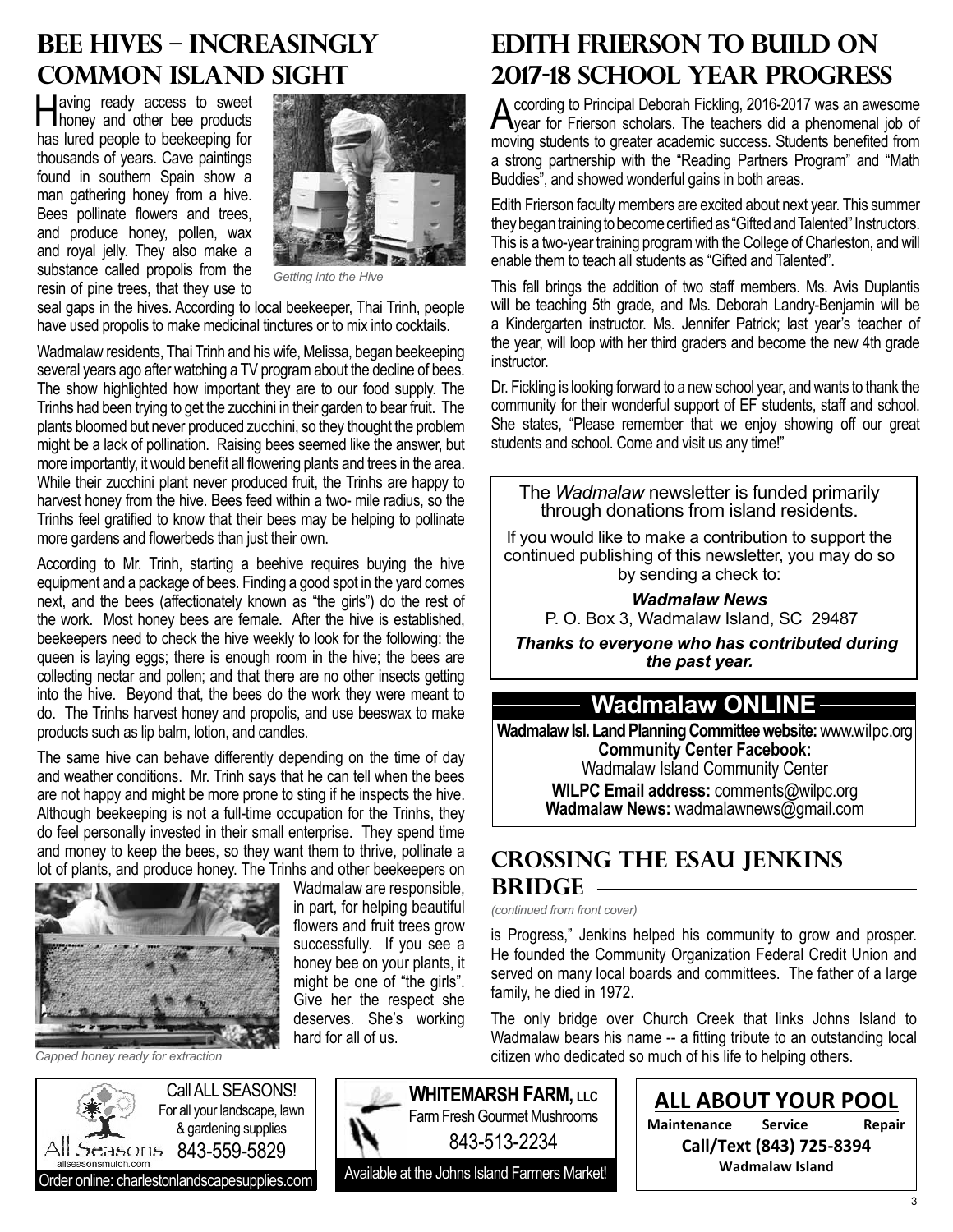# **2017 WILPC Minutes Summary**

#### **April 2017**

**Zoning:** A recent meeting of the Charleston County Planning Commission was attended. The Commission continues to discuss proposed amendments to County zoning and land development regulations (ZLDR), Table 6.1-1 and Article 6.7, Special Events.

**Fire Department:** Mrs. Jones reported on the Fire Commissioner's meeting. Callouts - Feb. 2017: Johns Island – 123, Seabrook – 48, Kiawah – 30, Wadmalaw – 21. Mar. 2017: Johns Island – 128, Seabrook – 29, Kiawah – 45, Wadmalaw – 36

**Education:** Mr. Johnson reported that he and several other ministers from Wadmalaw have met with the new principal at St. Johns High School to discuss ways that the churches can help students to succeed.

**New Business:** John Taylor was introduced and elected to serve on the Committee, filling a vacated position.

#### **May 2017**

**Zoning:** It was reported that the Charleston County Planning Commission voted at their May 8, 2017 meeting to keep "permanent" Special Events from being allowed in the agricultural and residential zoning districts and to allow up to 5 "temporary" Special Events in these districts. The proposed changes went before County Council on May 23rd. There will be a public hearing, followed by 3 readings. A decision is expected by late summer.

**Fire Department:** April Callouts – Johns Island – 124, Kiawah – 67, Seabrook – 26, Wadmalaw – 21

**Environmental and Natural Resources/Roads:** Mr. Regan reported that the recent Litter Pickup was a success and that 84 bags of trash were picked up. The community is urged to continue to promote good stewardship and spread the word to keep our island beautiful.

#### **June 2017**

**Zoning:** Mrs. Kelley submitted a report, which included Zoning, Plats and New Property Issues. The complete report is included in the approved minutes of the meeting.

**Fire Department:** Mrs. Jones urged everyone to attend the monthly fire department meetings. It is held on the second Monday of each month at the HQ on Main Rd. Johns Island. May Callouts – Johns Island – 148, Kiawah – 47, Seabrook – 37, Wadmalaw – 38. The department installed 29 fire detectors in people's homes during May.

**Communications:** Mr. Siedell reported the next issue of our newsletter, Wadmalaw, will be published in early August. The newsletter contributors are currently working on articles and anyone is welcome and encouraged to contribute. Anyone not receiving the Newsletter is urged to contact their mail carrier.

**Community concerns and updates:** Chairman Robinson addressed the littering problem on Wadmalaw and stressed that we all need to make a conscious effort to keep our island clean and also educate others about the effects of littering. Just picking up trash in front of your own home will help. The Keep America Beautiful program has approved our funding on the state level and we await federal funding which will increase our ability to fight the litter problem on Wadmalaw Island. Litter violations can be reported to DNR in the following ways: Call 800-922-5431, Download the DNR App: DNR Tips, Text DNR at 847411. The next scheduled litter pickup is Saturday, September 9.

Decoration Day at Rockland Cemetery - 150 people came out to the event on Memorial Day to view the newly restored gravesites and celebrate their heritage.

### **NIA Production** from New York City Presents

*A One-Woman Play with Music by Kuba*

A Role Once Played

*Directed by Evria Ince-Waldron / Music by Nick Wilson*

**Wadmalaw Community Center Sept. 29-30, Oct. 1, 2017**

**Matinee and Evening performances at 3:00 PM & 7:00 PM Tickets: \$20 in advance; \$25 at the door**

**For Tickets: Contact Sara Small at 843-559-9026 or Les Brown at 718-346-6591**

This play takes place in a dingy NYC storyteller cabaret. Kymbali Craig plays the role of Shange Matilda; a washed-out cabaret singer who relives her life of lust and woe through songs and actions. Kymbali Craig takes on the roles of 13 characters, with each giving life to the woman's troubled past with her beloved and hated mother, her bewildered father, and her defeated husband. The drama is an emotional journey to self and an examination of what is family and what is love!

*(Explores adult themes and suitable for those 18 years and older)*

# **Resident Profile: Education Advocate Eric Mack**

*(continued from page 2)*

Previous roles include: board member of The Sea Island Habitat for Humanity and member of the Family Services Committee; 15 years on the Board of Trustees for the Sea Island Comprehensive Health Care Corporation as an Executive Assistant Secretary; eight years on the South Carolina Advisory Board for the Protection and Advocacy for Disabled People in Columbia, SC; and past chairperson of the South Carolina Minority Rural Outreach Program for disabled people.

What impels the Reverend Doctor to undertake so much volunteer work? He says that his goal is to be of service to people and bring about an area "where we can live together, go to school together, and pray together. If I feel I have helped someone, I have achieved my goal," he states. Asked what he sees as the biggest problem affecting Wadmalaw, he says that people need to appreciate one another. "I appreciate the rich history of the past, but we need to build on where we are now and move forward for the betterment of all people." Wise words from a man who truly lives the way he believes.

### **Would you like to Advertise Your Business in Wadmalaw and support our island newsletter?**

Rates \$25/issue or \$80 for 4 issues. Contact Advertising coordinator at Tel. # 314-703-2053





#### Huger Sinkler II Holcombe, Fair & Lane Specializing in rural land and residential properties on Wadmalaw Island

843.412.3189 www.hfhcharleston.com

 $\widetilde{\mathcal{G}}$ 

**SPACEY'S** 

**TOOTH SHOPPE** 

· DENTISTRY·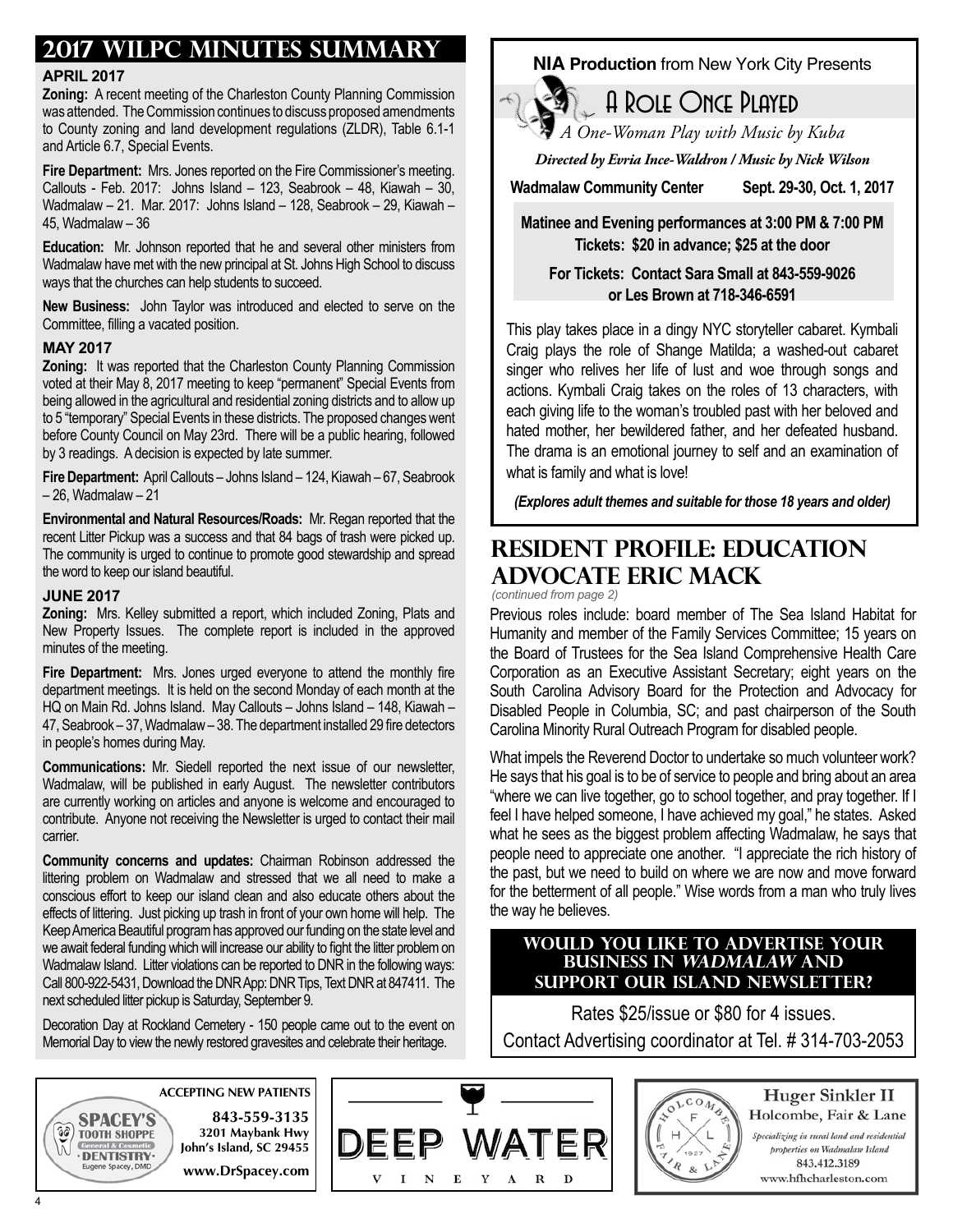# **Wadmalaw Farmers Make Impact at Johns Island Farmers Market**

The Johns Island Farmers Market is a place where people in the community can connect with and support local farmers, artisans, and entrepreneurs. It launched in January 2014, but moved locations to the Charleston Collegiate School at the beginning of 2017. The mission of the farmers market is simple and straightforward: "Produce and products must be regionally grown, locally made, or hold a sustainable theme," and that is the case for all the featured farmers, many of which are based out of Wadmalaw Island. In case you don't know much about the Wadmalawbased farmers, here's a brief overview of of each, along with where you can enjoy their foods.



**Thaddeus Farms** is the newest Wadmalaw-based farm to participate at the Johns Island Farmers Market, starting their booth in June 2017. Run by Patrick and Lindsay McKinley, Thaddeus Farms produces pasture-raised eggs and a variety of meats. Their farm consists of chickens, ducks, geese, quail, goats, potbelly pigs and a donkey named Chief, who serves as

*Patrick & Lindsay McKinley of Thaddeus Farms*

the farm security guard. The McKinley's started farming in 2013, and as Patrick said, they got into the farming business by accident. Patrick and Lindsay both come from families of farmers, and Patrick says they were originally just trying to be homesteaders, but ended up having more animals and more meats than they knew what to do with. The McKinley's are also very passionate about educating others and shedding light on the meat production industry. Their processes are sustainable and give the animals a happy and healthy life. As Lindsay put it, "We want the animals to only have one bad day." You can enjoy their rabbit, quail and chicken eggs at Fat Hen, La Tela, Indica, The Lot, and now the Johns Island Farmers Market! Thaddeus Farms will soon be offering butchering classes for the public. Check their Facebook page for details.

**HOLY CITY FARMS** is a family-run operation on Maybank Highway that specializes in tomatoes. It started as backyard gardening by Shawn and Elizabeth Ransford in 2010, and expanded into what is now Holy City Farms in 2013. You can enjoy their heirloom tomatoes at local restaurants such as Fat Hen, Slightly North of Broad and Vincent Chiccos downtown. You can even get their tomatoes delivered right to you! They deliver between Wadmalaw and downtown Charleston twice a week. The hot summer temperatures can be harsh on the tomatoes, so they grow cucumbers during the summer season. Check out their website: holycityfarms.com for details.



*Patrick & Lindsay McKinley of Whitemarsh Farm*

**WHITEMARSH FARM** specializes in local and exotic mushrooms. The farm, run by Kevin and Michele Richbourg (with parttime help from their nephew), is located on Bears Bluffs Road. You can purchase them raw at the market or enjoy them at many local eateries, such as Wild Olive, Fat Hen, Seanachai's Irish Pub, Fischers at Bohicket Marina, the Ocean Room on Kiawah and

the Gibbes Museum Cafe. Whitemarsh Farm sold its first mushroom in December 2014 and has been growing in popularity ever since.

**Yaupon Farms** produces veggies including sugar-snap peas, beets, tomatoes, and sweet corn when in season. You can enjoy their local produce at Blackbird Market and Restaurant. They also work with Growfood Carolina, which helps connect local farmers to restaurants and retailers.



**Ambrose Family Farm** began in 1976, and is the biggest farm on Wadmalaw. They grow strawberries, tomatoes, butter beans, okra, sweet corn, peas, squash, zucchini, onions, collards, potatoes, melons, and the list goes on and on. You can find their organic produce throughout the Charleston area, including their family-owned Stono

*Jill Cheney of Ambrose Farm*

Market & Tomato Shed Cafe, the Ambrose Family Farm CSA, local farmers markets, and a long list of restaurants including FIG, The Ordinary, Slightly North of Broad, The Grocery, Butcher and Bee, High Cotton, Darling Oyster Bar, 492, McCrady's Tavern and The Lot. They also distribute local seafood and eggs throughout the Charleston area. Ambrose Farms spans over 190 acres between their two locations, Selkirk Plantation Farm and Ranch Road Farm. Ambrose Farms offers "U-Pick" hours where guests can pick their own produce, such as strawberries in spring, tomatoes in the summer, and pumpkins in the fall.

Eric Rogers and his wife Kristy Bialas call themselves **"Two Fat Cooks"**, and have been baking for a little over four years. It started out as a second job to supplement their income, but they are now doing it full time.You may have seen them at the market boxing up Key Lime Tarts, Turtle Brownies and Pimento Cheese Scones for loyal customers.

They are currently in the process of building a commercial bakery (for their business) and commissary kitchen (for rental) on River Road on Johns Island.This new construction will allow them to expand their bakery business in both volume and variety, as an inspected kitchen allows for production of items that cottage law does not. It will also allow them to expand the business to include wholesale accounts, catering, and box lunches. They will not have retail space at the new bakery but special order pick-up will be a possibility.

The commissary kitchen will be a multi-use commercial kitchen, able to support food trucks/carts, caterers and other small-scale food providers. They hope it will fill a growing need in the area for inspected kitchen rental space. The plan is to have both kitchens up and running by the end of the year.

Most importantly, the new construction will let them reclaim their own kitchen. Eric states, "Buying ingredients 50 pounds at a time and doing close-tocommercial baking in a not-close-to-commercial kitchen, led to what could charitably be called a 'little excess clutter'".

It's all yummy. Stop in and take a few goodies home.

# **Support local:**

Come and meet the many vendors at the Johns Island Farmers Market every Saturday from 9:00-1:00pm (summer hours) and 10:00-2:00pm during the winter. **You can find them at the Charleston Collegiate School, 2024 Academy Rd, Johns Island.**



www.WalterHundley



**Please patronize our Wadmalaw Newsletter advertisers who support this publication**

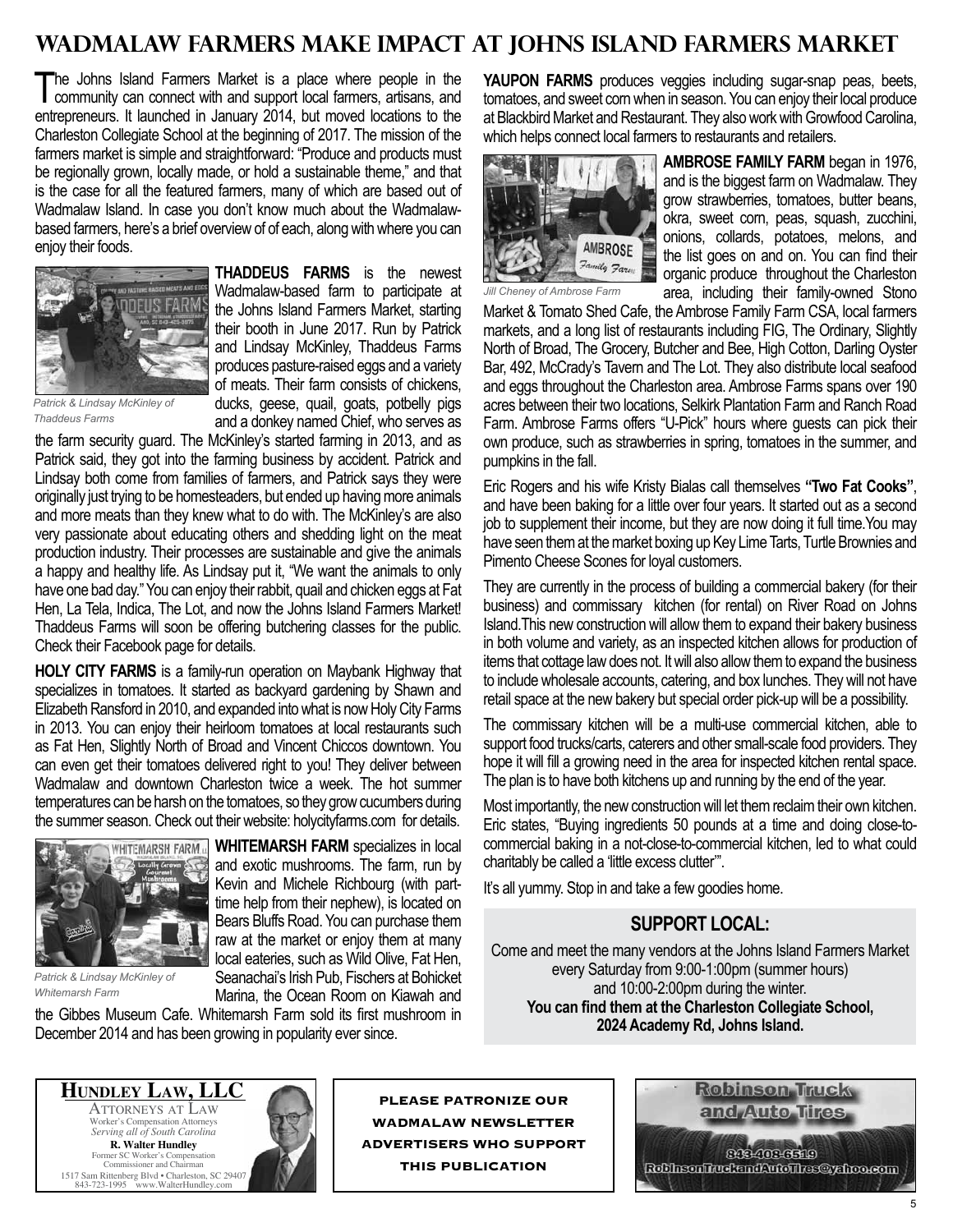# **John's Island Regional Library Offers Wide Variety of Upcoming Classes**

### **20 Tips for Windows 10/Mac**

**Wednesday, October 4 from 2-3:30 p.m:** Windows users **Wednesday, October 11 from 2-3:30 p.m.** Mac users Bring your own laptop, smartphone or tablet (or just come and watch). No registration required.

#### **Job Search and Interviewing Tips** *(young adults & adults)*

**Tuesday, August 8 from 11 a.m.-12 p.m.**

Presented by Palmetto Community Action Partnership for those who are looking to sharpen their professional skills.

### **Resume Writing** *(adults)*

**Wednesday, August 16 from 11 a.m.-12 p.m.** Also presented by PCAP, this workshop provides job seekers with techniques for creating or updating winning resumes.

### **Voter Registration Drives**

**Thursday, Sept. 21 from 11-12 p.m. and Saturday, Sept. 30 11.-12 p.m.** The Charleston County Board of Elections and Voter Registration provides one-stop voter registration. Drop by to register, and receive a government-issued and approved voter ID on-site. Current voters can update their address and information, sign up for absentee voting and more. To find out if you are eligible and what information you need to register, call 843-744-VOTE.

### **Palmetto Community Action Partnership Information Session**

#### **Thursday, September 28 from 11 a.m.-12 p.m.**

Information sessions will highlight resources for basic needs assistance, self-empowerment programs and emergency services. Palmetto CAP is a nonprofit organization that collaborates with Lowcountry residents to create solutions to rid situational and generational poverty.

# **FREE events in August @ John's Island Regional Library (Tel. 843-559-1945 for Info)**

# **Eclipse Preparation** *(ages 12 and younger)*

**Saturday, August 12 at 1:00 p.m.** 

Learn about the upcoming eclipse with special guests from the College of Charleston, and make an eclipse craft.

### **Eclipse Program** *(all ages)*

#### **Monday, August 21 at 2:30 p.m.**

Celebrate the eclipse with crafts, then watch it happen live at the library. Eclipse glasses available upon request.

More information about the eclipse: http://ccpl.org/content.asp?id=1549 34&action=detail&catID=5367&parentID=5368

*\*Safety glasses may be picked up from the branch beginning August 12\**

### **STORYTIMES**

**Baby Storytime** *(0 to 24 months with adult)* **Mondays, August 7, 14, 21 and 28 at 10:30 a.m**.

**Toddler Storytime** *(24-36 months with adult)* **Tuesdays, August 1, 8, 15, 22 and 29 at 10:30 a.m**.

**Preschool Storytime** *(3-6 years with adult)* **Wednesdays, August 2, 9, 16, 23 and 30 at 10:30 a.m.**

### **StoryWalk™ - Alphabeasts**

#### **Saturday, August 5- Saturday, September 2**

Celebrate Get Ready for Kindergarten month by completing our StoryWalk™ book trail around the library.

## **Book-a-Librarian** *(adults)*

#### **Throughout August**

Have a technology question? Need help formatting your resume or completing a job application? Want to learn how to use the library's downloadable media on your devices? Call 843-559-1945, and make an appointment for a 30-minute session.

# **National Coloring Book Day** *(adults)*

**Wednesday, August 2** *(all day)* Celebrate National Coloring Book Day! Coloring pages and supplies will be available at the reference desk.

#### **Small Business Counseling with SCORE** *(adults)* **Wednesday, August 2 from 10 a.m.-1:00 p.m.**

Receive free, confidential counseling for your start-up idea or existing business from members of the Charleston Coastal Chapter of SCORE.

#### **Knit and Purl: A Casual Knitting Group** *(adults)*  **Saturdays, August 5 and 19 from 10:00-11:30 a.m.**

Bring your knitting materials and join us each month to knit with fellow crafters. All skill levels welcome!

### **Sea Islands Book Club** *(adults)*

**Tuesday, August 15 at 2:00 p.m.** *The Sympathizer* by Viet Thanh Nguyen

### **Resume Writing** *(adults)*

**Wednesday, August 16 from 11:00 a.m.-12 noon.**

Presented by Palmetto Community Action Partnership, this free workshop provides job seekers with techniques for updating or creating winning resumes.

#### **GSHLES (Greatest Scavenger Hunt the Library Has Ever Seen)**  *(ages 12 and under)*

### **Thursday, August 24 - Thursday, August 31**

Make the world a little weirder! Complete unique scavenger hunt challenges, post pictures of your challenges and win prizes.

### **Club Anime!** (grades 6-12)

**Dr. Anthony Ross** 

**Saturday, August 5 from 3-4:30 p.m.** Join us for episodes of *Konosuba: God's Blessing on this Wonderful World.* 

*(continued on page 7)*

LAW FIRM, LLC

6

# INJURED?



**Island Chiropractic Centre**

Align your spine to protect the health of your discs • Spinal decompression

 $\cdot$  Class IV Laser Therapy  $\sim$  843-559-9991 CharlestonChiropractic.com 3546 Maybank Hwy. Johns Island iccji@bellsouth.com

Angel Oak Family Medicine 1816 Bohicket Rd, Suite F, JI

Medicare, Medicaid & most insurance  $\sim$  Open seven days a week  $\sim$ 

**843-559-1938 New patients, walk-ins welcome**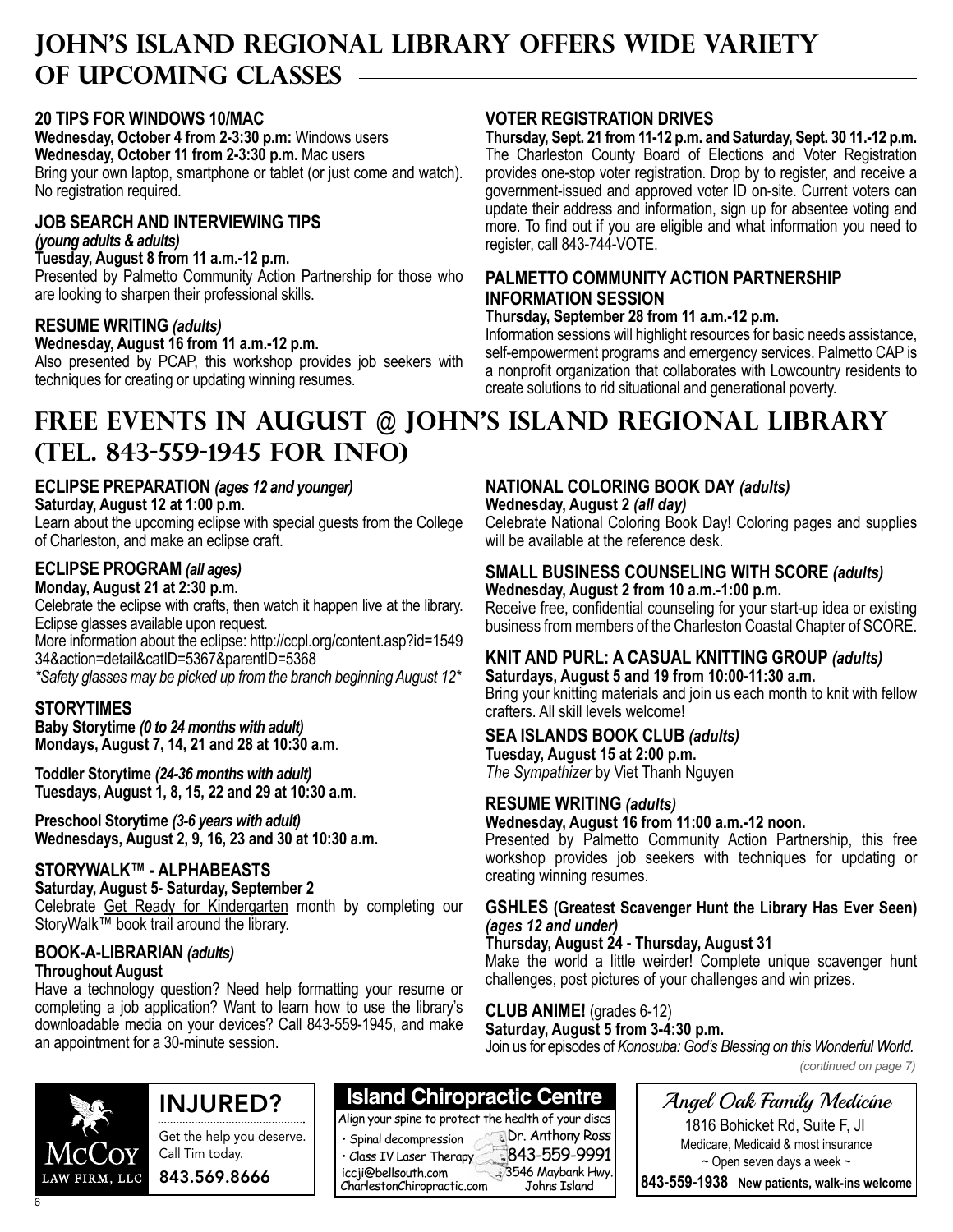# **FREE events during August @ John's Island Regional Library**

*(continued from page 6)*

#### **Job Searchand Interviewing Tips***(young adults and adults)* **Tuesday, August 8 from 11:00 a.m.-12 noon.**

Presented by Palmetto Community Action Partnership, this free workshop is appropriate for teens and adults who are looking to sharpen their professional skills.

# **Coffee and Conversation** *(adults)*

**Wednesday, August 9 from 10:30-11:30 a.m.**  Socialize with other seniors, and enjoy some coffee.

# **Medicare and More Assistance** *(adults)*

**Thursday, August 10 from 10 a.m.-12 p.m.**

Trident Area Agency on Aging counselors provide accurate and objective health insurance information to help Medicare beneficiaries, along with other resources (ESAP, SNAP, Free Tax Preparation, LIHEAP and Emergency Rental Assistance).

**By appointment only:** call 843-554-2275.

### **Round Table Discussion with Councilwoman Anna Johnson** *(adults)*

**Wednesday, August 23 at 12:30 p.m.** 

Discuss concerns with Councilwoman Anna Johnson of Charleston County District 8.

# **Club Anime!** *(grades 6-12)*

**Saturday, August 5 from 3:00-4:30 p.m.** Join us for episodes of *Konosuba: God's Blessing on this Wonderful World.* 

# **Club Anime!** *(grades 6-12)*

**Thursday, August 10 from 3:00-4:30 p.m.** Join us for episodes of *NANBAKA*.

# **Saturday Movie Matinee**

**Saturday, August 12 at 2:00 p.m.** *The Batman Movie.* PG;104 minutes. Sponsored by The UPS Store 3575 Maybank Hwy, John's Island, SC 29455.

# **Teen Zone** *(grades 6-12)*

**Starting Thursday, August 17**

**Mondays-Thursdays from 3:00-5:00 p.m.** The Teen Zone is open daily after school beginning August 17. Come in and play the Wii, the Xbox 360, enjoy an adult coloring page, play board games, listen to music, or just sit and chat.

# **Teen Movie Tuesday** *(grades 6-12)*

**Tuesday, August 22 from 3-5 p.m.**

*The Space Between Us.* Rated PG-13; 121 minutes.

# **Contributors to this issue of Wadmalaw are:**

**Tori Bolt Melinda Kelly April Long Patricia Miller Robert Siedell**

**Stuart McDaniel Kevin Richbourg Jerrie Vane John Shannon**

**Huger Sinkler Dennis Vane**

If you have a suggestion for a topic or would like to contribute an article for a future issue of Wadmalaw, please contact us at wadmalawnews@gmail.com or write to us at *Wadmalaw*, Box 3, Wadmalaw Island, SC 29487

# **Teen Zone: Friday Edition** *(grades 6-12)*

**Friday, August 25 from 3:00-5:00 p.m.** Auditorium Ms. Katharine is in the building and that means that Teen Zone will be open for everyone in 6-12th grade. The Xbox 360, Wii, and laptops will be out for you to use.

# **Sun-Sational Craft** *(all ages)*

**Saturday, August 26 all day** Make a sun dial at the Children's desk.

# **Teen Movie Tuesday** *(grades 6-12)*

**Tuesday, August 29 from 3:00-5:00 p.m.** *Split*. Rated PG-13; 117 minutes.

# **DISPLAYS**

### **Painting Exhibit** - **Throughout August**

Deborah Barrineau displays her abstract mixed-media collages.



# **John's Island Regional Library**

3531 Maybank Highway John's Island, SC 29455 (843) 559-1945 **www.ccpl.org**



# **Real Estate Sales (April 1 - June 28, 2017)**

| <b>Vacant Land</b>       | <b>Acres</b> | Date Sold  | Price     |
|--------------------------|--------------|------------|-----------|
| 1689 Lonnie Taylor Lane  | 0.7          | 04-07-2017 | \$60,000  |
| 20 Anchor Watch Drive    | 3.0          | 04-14-2017 | \$65,000  |
| 7100 Lady Elizabeth Lane | 5.6          | 04-25-2017 | \$185,000 |
| 6543 Maybank Highway     | 29.7         | 04-26-2017 | \$580,000 |
| 4896 Bears Bluff Road    | 1.0          | 04-27-2017 | \$85,000  |
| 0 Rockerfeller Road      | 2.0          | 05-11-2017 | \$375,000 |
| 2 Anchor Watch Drive     | 3.0          | 06-01-2017 | \$85,000  |
| <b>Residences</b>        | <b>Acres</b> | Date Sold  | Price     |
| 1901 Longcreek Road      | 15.4         | 05-09-2017 | \$812,500 |
| 5322 Peerless Drive      | 1.14         | 05-26-2017 | \$475,000 |
| 1039 Harts Bluff Road    | 2.45         | 06-06-2017 | \$660,000 |
| 2468 Marina Road         | 0.34         | 06-08-2017 | \$242,250 |
| 6908 Bears Bluff Road    | 2.0          | 06-14-2017 | \$425,000 |